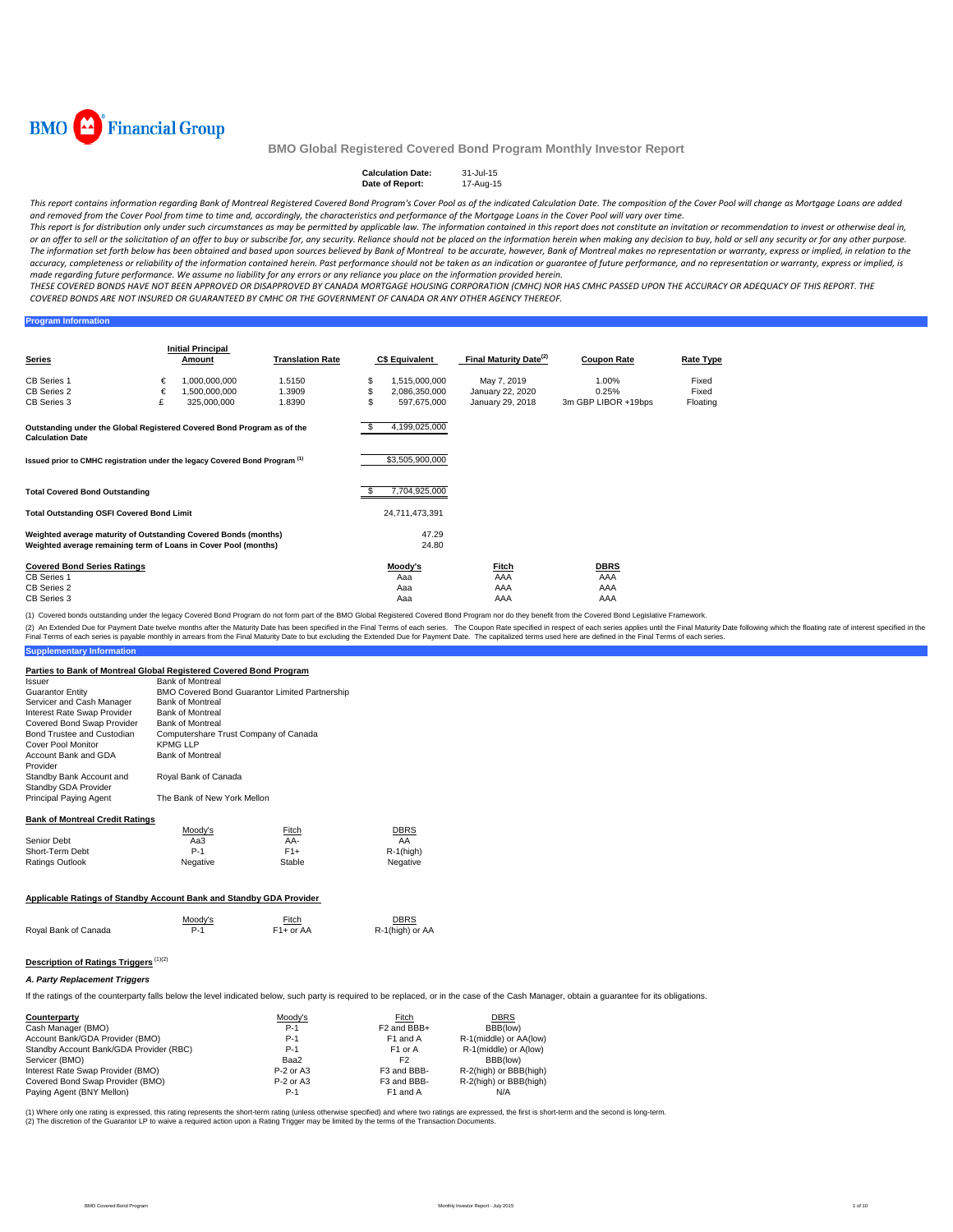

|                                                                                                                                                                                                                                                                                                                                                                                                                                                                                                                                                                                                                                                                                                                                                                                                                                                                                                                                                                                                                                                                                                                    |                          | <b>Calculation Date:</b><br>Date of Report: | 31-Jul-15<br>17-Aug-15                                            |  |
|--------------------------------------------------------------------------------------------------------------------------------------------------------------------------------------------------------------------------------------------------------------------------------------------------------------------------------------------------------------------------------------------------------------------------------------------------------------------------------------------------------------------------------------------------------------------------------------------------------------------------------------------------------------------------------------------------------------------------------------------------------------------------------------------------------------------------------------------------------------------------------------------------------------------------------------------------------------------------------------------------------------------------------------------------------------------------------------------------------------------|--------------------------|---------------------------------------------|-------------------------------------------------------------------|--|
| <b>B. Summary of Specific Rating Trigger Actions</b>                                                                                                                                                                                                                                                                                                                                                                                                                                                                                                                                                                                                                                                                                                                                                                                                                                                                                                                                                                                                                                                               |                          |                                             |                                                                   |  |
|                                                                                                                                                                                                                                                                                                                                                                                                                                                                                                                                                                                                                                                                                                                                                                                                                                                                                                                                                                                                                                                                                                                    | Moody's                  | Fitch                                       | <b>DBRS</b>                                                       |  |
| a) The Servicer will be required to direct amounts received<br>directly into the GDA Account (or Standby GDA Account if<br>applicable) within 2 Canadian business days and the Cash<br>Manager shall immediately remit any funds held at such<br>time for or on behalf of the Guarantor directly into the GDA<br>Account                                                                                                                                                                                                                                                                                                                                                                                                                                                                                                                                                                                                                                                                                                                                                                                           | $P-1$                    | F1 or A                                     | R-1(middle) or AA(low)                                            |  |
|                                                                                                                                                                                                                                                                                                                                                                                                                                                                                                                                                                                                                                                                                                                                                                                                                                                                                                                                                                                                                                                                                                                    |                          |                                             |                                                                   |  |
|                                                                                                                                                                                                                                                                                                                                                                                                                                                                                                                                                                                                                                                                                                                                                                                                                                                                                                                                                                                                                                                                                                                    | Moody's                  | Fitch                                       | <b>DBRS</b>                                                       |  |
| to the Cash Manager, or GDA as applicable                                                                                                                                                                                                                                                                                                                                                                                                                                                                                                                                                                                                                                                                                                                                                                                                                                                                                                                                                                                                                                                                          | $P-1$                    | F1 or A                                     | R-1(middle) or BBB(low)                                           |  |
|                                                                                                                                                                                                                                                                                                                                                                                                                                                                                                                                                                                                                                                                                                                                                                                                                                                                                                                                                                                                                                                                                                                    |                          |                                             |                                                                   |  |
| a) Interest Rate Swap Provider<br>b) Covered Bond Swap Provider                                                                                                                                                                                                                                                                                                                                                                                                                                                                                                                                                                                                                                                                                                                                                                                                                                                                                                                                                                                                                                                    | $P-1$ or A2<br>P-1 or A2 | Fitch<br>F1 and A<br>F1 and A               | <b>DBRS</b><br>R-1(middle) or A (high)<br>R-1(middle) or A (high) |  |
| I) The following actions are required if the Cash Manager (BMO) undergoes a downgrade below the stipulated rating:<br>II) The following actions are required if the Servicer (BMO) undergoes a downgrade below the stipulated rating:<br>a) The Servicer will be required to direct amounts received<br>III) The Swap Provider is required to transfer credit support or transfer all of its rights and obligations to a replacement third party, or to obtain<br>a guarantee of its rights and obligations from a third party, if the Swap Provider undergoes a downgrade below the stipulated rating:<br>Moody's <sup>(3)</sup><br>IV) The following actions are required if the Issuer (BMO) undergoes a downgrade below the stipulated rating:<br><b>DBRS</b><br>Moody's<br>Fitch<br>F <sub>2</sub> or BBB+<br>N/A<br>N/A<br>a) Mandatory repayment of the Demand Loan<br>b) Cashflows will be exchanged under the Covered Bond<br>Baa1<br>BBB+<br>BBB(high)<br>Swap Agreement (to the extent not already taking place)<br>c) Transfer of title to Loans to Guarantor <sup>(4)</sup><br>A3<br>BBB-<br>BBB(low) |                          |                                             |                                                                   |  |
|                                                                                                                                                                                                                                                                                                                                                                                                                                                                                                                                                                                                                                                                                                                                                                                                                                                                                                                                                                                                                                                                                                                    |                          |                                             |                                                                   |  |
|                                                                                                                                                                                                                                                                                                                                                                                                                                                                                                                                                                                                                                                                                                                                                                                                                                                                                                                                                                                                                                                                                                                    |                          |                                             |                                                                   |  |
|                                                                                                                                                                                                                                                                                                                                                                                                                                                                                                                                                                                                                                                                                                                                                                                                                                                                                                                                                                                                                                                                                                                    |                          |                                             |                                                                   |  |
| <b>Events of Defaults &amp; Test Compliance</b><br>Asset Coverage Test (C\$ Equivalent of Outstanding<br>Covered Bond < Adjusted Aggregate Asset Amount)                                                                                                                                                                                                                                                                                                                                                                                                                                                                                                                                                                                                                                                                                                                                                                                                                                                                                                                                                           |                          | Pass                                        |                                                                   |  |
| <b>Issuer Event of Default</b><br>Guarantor LP Event of Default                                                                                                                                                                                                                                                                                                                                                                                                                                                                                                                                                                                                                                                                                                                                                                                                                                                                                                                                                                                                                                                    |                          | No<br>No                                    |                                                                   |  |
| (3) If no short term rating exists, then A1<br>the contract of the contract of the contract of                                                                                                                                                                                                                                                                                                                                                                                                                                                                                                                                                                                                                                                                                                                                                                                                                                                                                                                                                                                                                     |                          |                                             |                                                                   |  |

(3) If no short term rating exists, then A1<br>(4) The transfer of registered title to the Loans to the Guarantor may be deferred if (A) satisfactory assurances are provided to the Guarantor and the Bond Trustee by The Office

| <b>Pre-Maturity Test</b>                  |              |       |                            |
|-------------------------------------------|--------------|-------|----------------------------|
| (Applicable to Hard Bullet Covered Bonds) |              |       |                            |
| <b>Pre-Maturity Required Ratings</b>      | vloody'<br>⊷ | Fitch | DBRS'<br>A(high) or A(low) |

Following a breach of the Pre-Maturity test in respect of a Series of Hard Bullet Covered Bonds, and unless the Pre-Maturity Liquidity Ledger is otherwise funded from the other sources, the<br>Partnership shall offer to sell

(1) In the case of DBRS, if Final Maturity Date is within six months of the Pre-Maturity Test Date, then A(high), otherwise A(low).

| <b>Reserve Fund</b>                                                           |         |              |             |
|-------------------------------------------------------------------------------|---------|--------------|-------------|
| <b>Reserve Fund Required Amount Ratings</b>                                   | Moody's | <u>Fitch</u> | <b>DBRS</b> |
| Senior                                                                        |         |              | A(low)      |
| Short Term                                                                    | P-1     |              | R-1(middle) |
| Are the ratings of the Issuer below the Reserve Fund Required Amount Ratings? |         | No           |             |

If the ratings of the Issuer fall below the Reserve Fund Required Amount Ratings, then the Guarantor shall credit or cause to be credited to the Reserve Fund funds up to an amount equal to the Reserve Fund Required Amount.

Reserve Fund Required Amount: Nil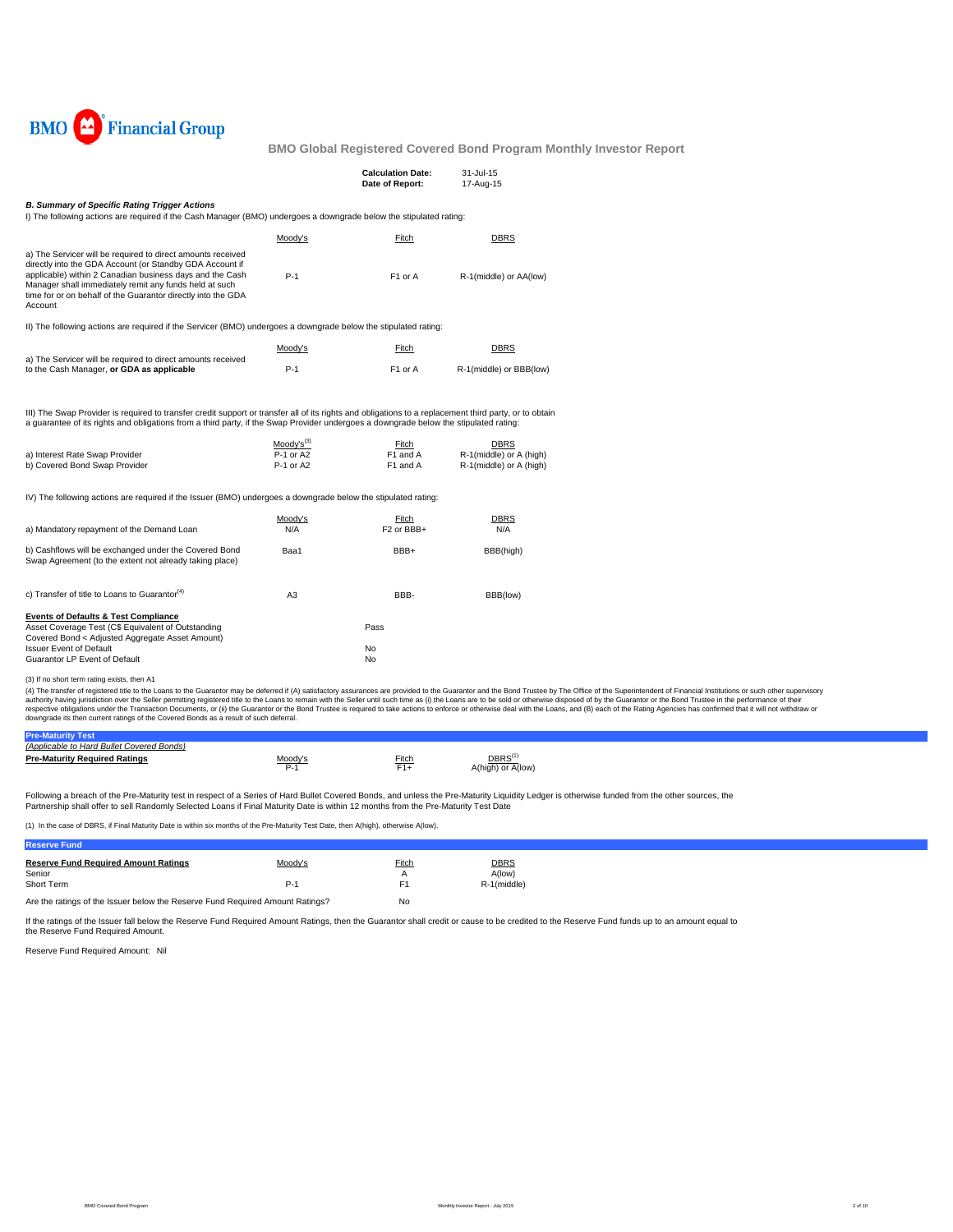

|                                                                                                                                                                                                                                            | <b>Calculation Date:</b><br>Date of Report: | 31-Jul-15<br>17-Aug-15                          |                |                |  |
|--------------------------------------------------------------------------------------------------------------------------------------------------------------------------------------------------------------------------------------------|---------------------------------------------|-------------------------------------------------|----------------|----------------|--|
| <b>Asset Coverage Test</b>                                                                                                                                                                                                                 |                                             |                                                 |                |                |  |
| C\$ Equivalent of Outstanding Covered Bonds                                                                                                                                                                                                | 4,199,025,000                               |                                                 |                |                |  |
| $A^{(1)}$ = Lesser of (i) Sum of LTV adjusted outstanding principal balance and (ii)<br>Sum of Asset percentage adjusted outstanding principal balance                                                                                     | 13.115.144.744                              |                                                 | A (i)          | 14.026.892.774 |  |
| $B =$ Principal receipts not applied                                                                                                                                                                                                       |                                             |                                                 | A (ii)         | 13,115,144,744 |  |
| $C =$ Cash capital contributions<br>$D =$ Substitution assets<br>$E =$ (i) Reserve fund balance<br>(ii) Pre - Maturity liquidity ledger balance<br>$F =$ Negative carry factor calculation<br>Total: $A + B + C + D + E - F$               | 13,115,144,744                              | Asset Percentage<br>Maximum Asset<br>Percentage | 93.5%<br>95.0% |                |  |
| <b>Asset Coverage Test Pass/Fail</b><br>(1) Market Value as determined by adjusting, not less than quarterly, the Original Market Value utilizing the Indexation Methodology (see Appendix for details) for subsequent price developments. | <b>Pass</b>                                 |                                                 |                |                |  |

| <b>Valuation Calculation</b>                                                                                                                                                                                                 |   |                |        |                |
|------------------------------------------------------------------------------------------------------------------------------------------------------------------------------------------------------------------------------|---|----------------|--------|----------------|
| <b>Trading Value of Covered Bonds</b>                                                                                                                                                                                        | s | 4.228.387.865  |        |                |
| A = Lesser of i) Present value of outstanding loan balance of Performing Eligible<br>Loans <sup>(1)</sup> and ii) 80% of Market Value <sup>(2)</sup> of properties securing Performing Eligible<br>Loans, net of adiustments |   | 14.139.190.732 | A (i)  | 14.139.190.732 |
| $B =$ Principal receipts up to calculation date not otherwise applied                                                                                                                                                        |   |                | A (ii) | 24.043.109.643 |
| $C =$ Cash capital contributions                                                                                                                                                                                             |   |                |        |                |
| D = Trading Value of any Substitute Assets                                                                                                                                                                                   |   |                |        |                |
| $E =$ (i) Reserve Fund Balance, if applicable                                                                                                                                                                                |   |                |        |                |
| (ii) Pre - Maturity liquidity ledger balance                                                                                                                                                                                 |   |                |        |                |
| F = Trading Value of Swap Collateral                                                                                                                                                                                         |   |                |        |                |
| Total: $A + B + C + D + E + F$                                                                                                                                                                                               |   | 14.139.190.732 |        |                |

(1) Present value of expected future cash flows of Loans using current market interest rates offered to BMO clients. The effective weighted average rate used for discounting is 2.44%<br>(2) Market Value as determined by adjus

| <b>Intercompany Loan Balance</b>                                                |                          |                                     |                        |
|---------------------------------------------------------------------------------|--------------------------|-------------------------------------|------------------------|
| Guarantee Loan                                                                  |                          | 4,494,097,797<br>\$                 |                        |
| Demand Loan                                                                     |                          | 10,087,281,000                      |                        |
| Total                                                                           |                          | \$<br>14,581,378,797                |                        |
| <b>Cover Pool Losses</b>                                                        |                          |                                     |                        |
| Period end                                                                      | <b>Write Off Amounts</b> | <b>Loss Percentage (Annualized)</b> |                        |
| July 31, 2015                                                                   | \$0                      | 0.00%                               |                        |
| <b>Cover Pool Flow of Funds</b>                                                 |                          |                                     |                        |
|                                                                                 | <b>Current Month</b>     | Previous Month                      |                        |
| <b>Cash Inflows</b><br>Principal receipts                                       | 485,524,627              | 517,532,317                         |                        |
| Proceeds for sale of Loans                                                      |                          | ÷.                                  |                        |
| <b>Revenue Receipts</b>                                                         | 36,639,618               | 39,626,952                          |                        |
| Swap Receipts                                                                   | 12,707,730               | 11,634,946                          |                        |
| Cash Capital Contribution                                                       |                          |                                     |                        |
| Advances of Intercompany Loans<br>Guarantee Fee                                 | $\overline{\phantom{a}}$ |                                     |                        |
| <b>Cash Outflows</b>                                                            |                          |                                     |                        |
| Swap Payment                                                                    |                          |                                     |                        |
| Intercompany Loan interest                                                      | (21, 286, 052)           | (22,707,995)                        |                        |
| Intercompany Loan principal                                                     | (519, 923, 000)          | (482, 266, 000)                     |                        |
| Intercompany Loan repayment                                                     |                          |                                     |                        |
| Mortgage Top-up Settlement                                                      |                          | ٠                                   |                        |
| Misc Partnership Expenses<br>Profit Distribution to Partners                    | (69)                     | (60)                                |                        |
| Net inflows/(outflows)                                                          | (6, 337, 146)            | 63,820,161                          |                        |
|                                                                                 |                          |                                     |                        |
| <b>Cover Pool - Summary Statistics</b>                                          |                          |                                     |                        |
| Asset Type<br>Previous Month Ending Balance                                     |                          | Mortgages<br>14,521,565,844         |                        |
| Aggregate Outstanding Balance                                                   |                          | 14,033,962,752<br>\$                |                        |
| Number of Loans                                                                 |                          | 58,281                              |                        |
| Average Loan Size                                                               |                          | 240,798<br>\$                       |                        |
| Number of Primary Borrowers                                                     |                          | 55,877                              |                        |
| Number of Properties                                                            |                          | 58,281                              |                        |
|                                                                                 |                          | Original <sup>(2)</sup>             | Indexed <sup>(1)</sup> |
| Weighted Average Current Loan to Value (LTV)<br>Weighted Average Authorized LTV |                          | 59.93%<br>67.06%                    | 53.58%<br>59.75%       |
| Weighted Average Original LTV                                                   |                          | 67.06%                              |                        |
| Weighted Average Seasoning                                                      |                          | 25.15 (Months)                      |                        |
| Weighted Average Coupon                                                         |                          | 2.79%                               |                        |
| Weighted Average Original Term                                                  |                          | 49.95 (Months)                      |                        |
| Weighted Average Remaining Term                                                 |                          | 24.80 (Months)                      |                        |

<sup>(1)</sup> Value as determined by adjusting, not less than quarterly, the Original Market Value utilizing the Indexation Methodology (see Appendix for details) for subsequent price developments.

Value as decording of determined or assessed in accordance with the underwriting policies (whether upon origination or renewal of the Eligible Loan or subsequently thereto).

Substitution Assets Nil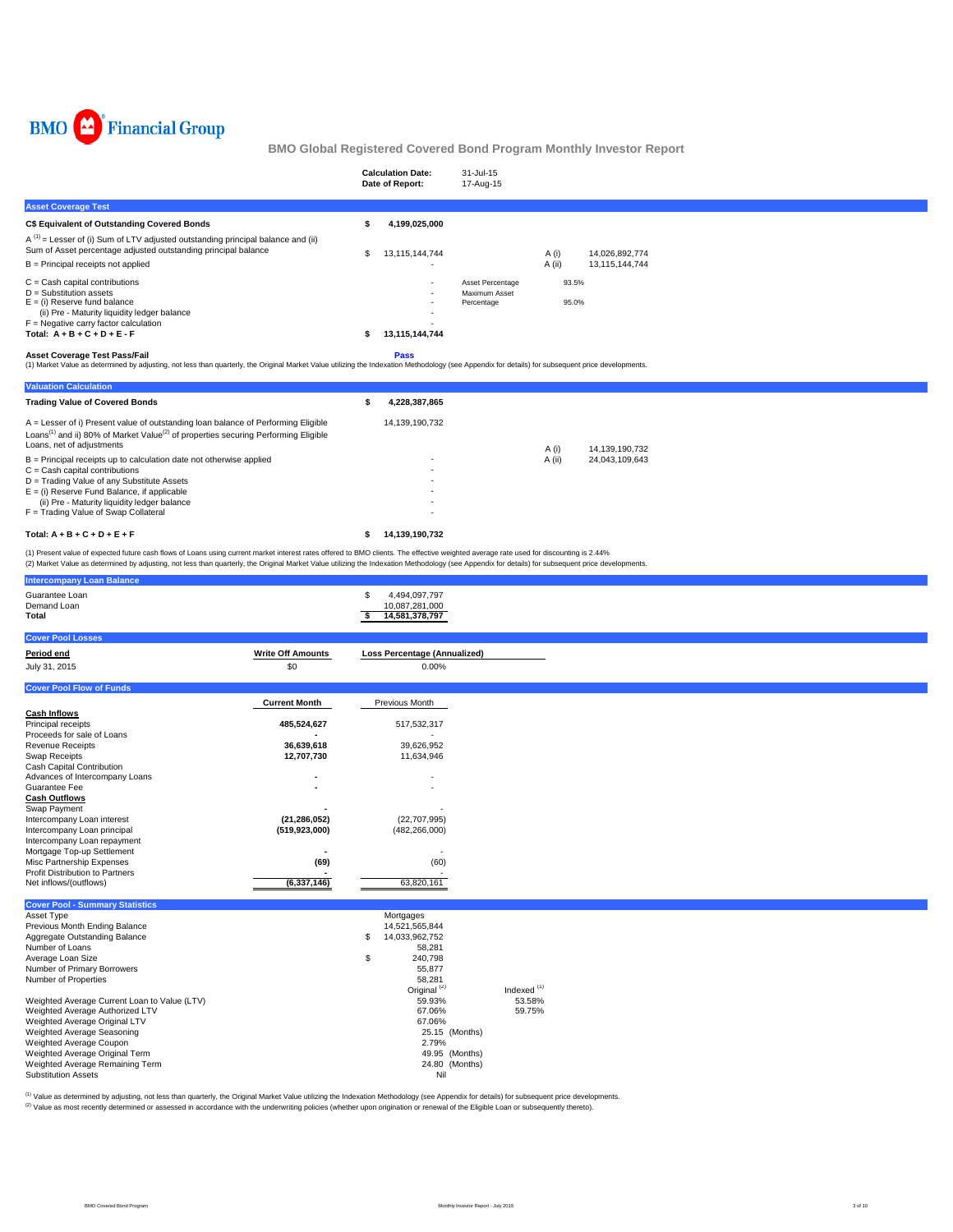

|                                                                                    | <b>Calculation Date:</b><br>Date of Report: | 31-Jul-15<br>17-Aug-15 |                                             |                 |  |
|------------------------------------------------------------------------------------|---------------------------------------------|------------------------|---------------------------------------------|-----------------|--|
| <b>Cover Pool - Delinquency Distribution</b>                                       |                                             |                        |                                             |                 |  |
| <b>Aging Summary</b>                                                               | <b>Number of Loans</b>                      | Percentage             | <b>Principal Balance</b>                    | Percentage      |  |
| Current and less than 30 days past due                                             | 58,127                                      | 99.74                  | 13,996,707,970<br>\$                        | 99.73           |  |
| 30 - 59 days past due                                                              | 90                                          | 0.15                   | \$<br>25,189,827                            | 0.18            |  |
| 60 - 89 days past due                                                              | 22                                          | 0.04                   | \$<br>4,994,977                             | 0.04            |  |
| 90 or more days past due                                                           | 42                                          | 0.07                   | 7,069,979<br>\$                             | 0.05            |  |
| <b>Grand Total</b>                                                                 | 58,281                                      | 100.00                 | 14,033,962,752<br>\$                        | 100.00          |  |
| <b>Cover Pool - Provincial Distribution</b>                                        |                                             |                        |                                             |                 |  |
|                                                                                    |                                             |                        |                                             |                 |  |
| <b>Province</b>                                                                    | Number of Loans                             | Percentage             | <b>Principal Balance</b>                    | Percentage      |  |
| Alberta                                                                            | 6,994                                       | 12.00                  | \$<br>1,593,343,479                         | 11.35           |  |
| British Columbia                                                                   | 10,274                                      | 17.63                  | \$<br>3,818,279,884                         | 27.21           |  |
| Manitoba<br>New Brunswick                                                          | 1,033<br>956                                | 1.77<br>1.64           | \$<br>175,188,118<br>\$<br>116,004,774      | 1.25<br>0.83    |  |
| Newfoundland                                                                       | 1,132                                       | 1.94                   | \$<br>180,429,241                           | 1.29            |  |
| Northwest Territories & Nunavut                                                    |                                             |                        | \$                                          |                 |  |
| Nova Scotia                                                                        | 1,725                                       | 2.96                   | \$<br>296,108,428                           | 2.11            |  |
| Ontario                                                                            | 23,922                                      | 41.05                  | \$<br>5,604,247,103                         | 39.93           |  |
| Prince Edward Island                                                               | 321                                         | 0.55                   | \$<br>42,727,630                            | 0.30            |  |
| Quebec                                                                             | 10,033                                      | 17.21                  | \$<br>1,821,139,929                         | 12.98           |  |
| Saskatchewan                                                                       | 1,891                                       | 3.24                   | \$<br>386,494,166                           | 2.75            |  |
| <b>Yukon Territories</b>                                                           |                                             |                        | £.                                          |                 |  |
| <b>Grand Total</b>                                                                 | 58,281                                      | 100.00                 | 14,033,962,752<br>\$                        | 100.00          |  |
| <b>Cover Pool - Credit Score Distribution</b>                                      |                                             |                        |                                             |                 |  |
| <b>Credit Score</b>                                                                | Number of Loans                             | Percentage             | <b>Principal Balance</b>                    | Percentage      |  |
| Less than 600 or Unavailable                                                       | 4,136                                       | 7.10                   | \$<br>1,099,680,520                         | 7.84            |  |
| $600 - 650$                                                                        | 2,580                                       | 4.43                   | \$<br>655,409,185                           | 4.67            |  |
| 651 - 700                                                                          | 6,197                                       | 10.63                  | \$<br>1,602,569,829                         | 11.42           |  |
| 701 - 750                                                                          | 12,520                                      | 21.48                  | 3,272,913,552<br>\$                         | 23.32           |  |
| 751 - 800                                                                          | 21,742                                      | 37.31                  | \$<br>5,281,620,722                         | 37.63           |  |
| 801 and Above                                                                      | 11,106                                      | 19.06                  | 2,121,768,945<br>\$                         | 15.12           |  |
| <b>Grand Total</b>                                                                 | 58,281                                      | 100.00                 | \$<br>14,033,962,752                        | 100.00          |  |
|                                                                                    |                                             |                        |                                             |                 |  |
|                                                                                    |                                             |                        |                                             |                 |  |
| <b>Cover Pool - Rate Type Distribution</b>                                         |                                             |                        |                                             |                 |  |
|                                                                                    | Number of Loans                             | Percentage             | <b>Principal Balance</b>                    | Percentage      |  |
|                                                                                    | 48,089                                      | 82.51                  | 11,133,415,073<br>\$                        | 79.33           |  |
|                                                                                    | 10,192<br>58,281                            | 17.49<br>100.00        | 2,900,547,680<br>\$<br>\$<br>14,033,962,752 | 20.67<br>100.00 |  |
| Rate Type<br>Fixed<br>Variable<br><b>Grand Total</b>                               |                                             |                        |                                             |                 |  |
|                                                                                    |                                             |                        |                                             |                 |  |
| <b>Cover Pool - Mortgage Asset Type Distribution</b><br><b>Mortgage Asset Type</b> | Number of Loans                             | Percentage             | <b>Principal Balance</b>                    | Percentage      |  |
| <b>Conventional Amortizing Mortgages</b>                                           | 58,281                                      | 100.00                 | 14,033,962,753<br>\$                        | 100.00          |  |
| <b>Grand Total</b>                                                                 | 58,281                                      | 100.00                 | 14,033,962,752<br>\$                        | 100.00          |  |
| <b>Cover Pool - Occupancy Type Distribution</b>                                    |                                             |                        |                                             |                 |  |
|                                                                                    |                                             |                        |                                             |                 |  |
|                                                                                    | <b>Number of Loans</b>                      | Percentage             | <b>Principal Balance</b>                    | Percentage      |  |
| <b>Occupancy Type</b><br>Owner Occupied                                            | 45,243                                      | 77.63                  | \$<br>11,270,018,569                        | 80.31           |  |
| Non-Owner Occupied<br><b>Grand Total</b>                                           | 13,038<br>58,281                            | 22.37<br>100.00        | 2,763,944,184<br>\$<br>14,033,962,752<br>\$ | 19.69<br>100.00 |  |
|                                                                                    |                                             |                        |                                             |                 |  |
| <b>Cover Pool - Mortgage Rate Distribution</b>                                     |                                             |                        |                                             |                 |  |
| Mortgage Rate (%)                                                                  | <b>Number of Loans</b>                      | Percentage             | <b>Principal Balance</b>                    | Percentage      |  |
| Less than 1.00                                                                     |                                             |                        | \$                                          |                 |  |
| $1.00 - 3.99$                                                                      | 57,519                                      | 98.69                  | \$<br>13,923,176,804                        | 99.21           |  |
| $4.00 - 4.49$                                                                      | 517                                         | 0.89                   | \$<br>75,735,415                            | 0.54            |  |
| $4.50 - 4.99$                                                                      | 168                                         | 0.29                   | \$<br>24,513,467                            | 0.17            |  |
| $5.00 - 5.49$                                                                      | 56                                          | 0.10                   | \$<br>7,832,349                             | 0.06            |  |
| $5.50 - 5.99$                                                                      | 15                                          | 0.03                   | \$<br>1,858,394                             | 0.01            |  |
| $6.00 - 6.49$                                                                      | 6                                           | 0.01                   | 846,322<br>\$<br>٠                          | 0.01            |  |
| $6.50 - 6.99$                                                                      |                                             |                        | \$<br>\$                                    |                 |  |
| $7.00 - 7.49$                                                                      |                                             |                        | \$                                          |                 |  |
| $7.50 - 7.99$<br>8.00 and Above                                                    |                                             |                        |                                             |                 |  |

 $\overline{\phantom{a}}$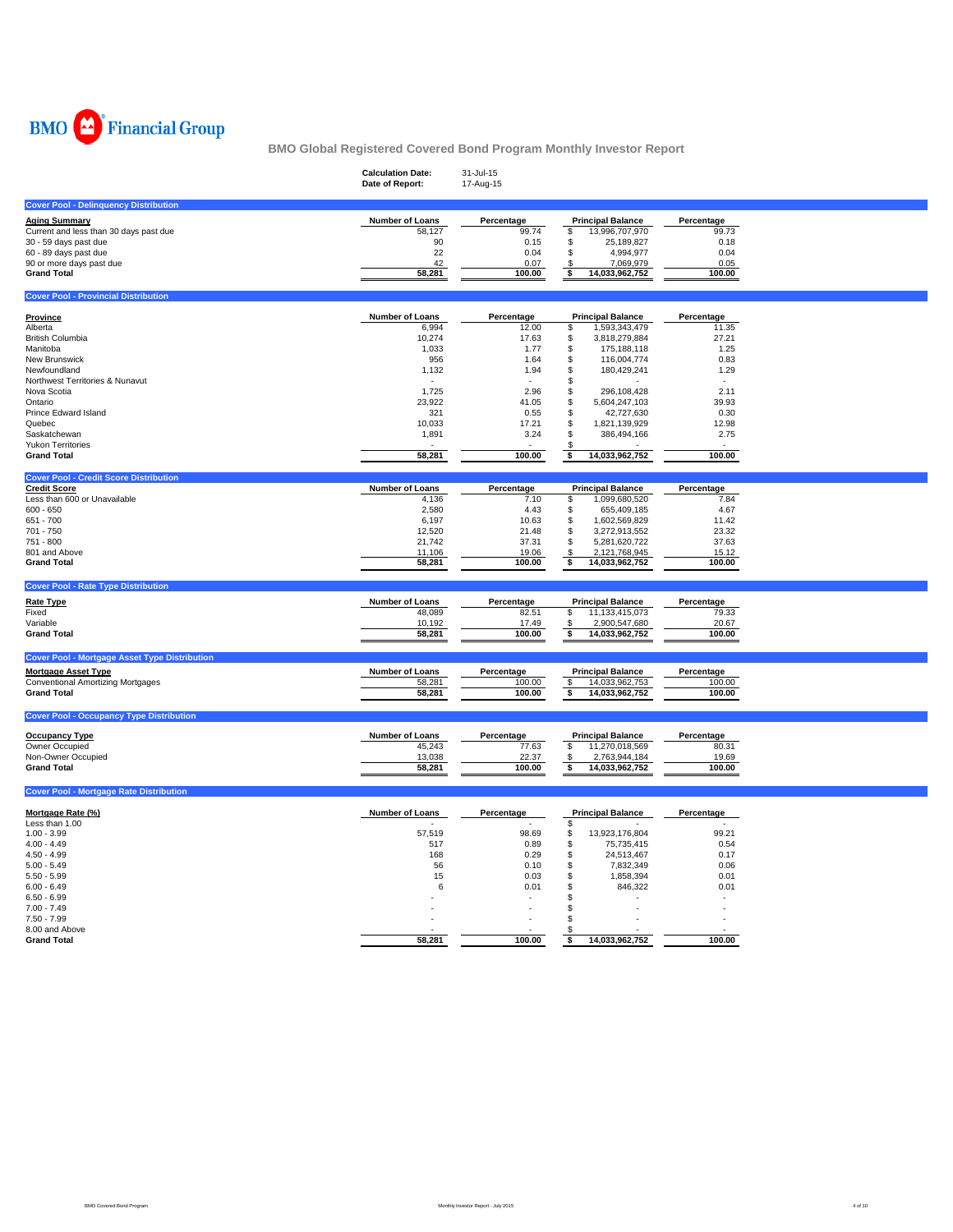

|                                           | <b>Calculation Date:</b><br>Date of Report: | 31-Jul-15<br>17-Aug-15   |                          |                          |  |
|-------------------------------------------|---------------------------------------------|--------------------------|--------------------------|--------------------------|--|
| Cover Pool - Indexed LTV Distribution (1) |                                             |                          |                          |                          |  |
| Indexed LTV (%)                           | <b>Number of Loans</b>                      | Percentage               | <b>Principal Balance</b> | Percentage               |  |
| 20.00 and Below                           | 5,249                                       | 9.01                     | 388,902,324              | 2.77                     |  |
| $20.01 - 25.00$                           | 2,488                                       | 4.27                     | 304,836,699              | 2.17                     |  |
| 25.01 - 30.00                             | 2,874                                       | 4.93                     | 446,069,259              | 3.18                     |  |
| $30.01 - 35.00$                           | 3,153                                       | 5.41                     | 552,929,463              | 3.94                     |  |
| $35.01 - 40.00$                           | 3,156                                       | 5.42                     | 664,234,368              | 4.73                     |  |
| $40.01 - 45.00$                           | 3,888                                       | 6.67                     | 962,768,006              | 6.86                     |  |
| $45.01 - 50.00$                           | 4,442                                       | 7.62                     | 1,231,733,032            | 8.78                     |  |
| $50.01 - 55.00$                           | 5,710                                       | 9.80                     | 1,792,023,883            | 12.77                    |  |
| $55.01 - 60.00$                           | 7,675                                       | 13.17                    | 2,460,657,411            | 17.53                    |  |
| $60.01 - 65.00$                           | 8,739                                       | 14.99                    | 2,426,727,275            | 17.29                    |  |
| 65.01 - 70.00                             | 5,828                                       | 10.00                    | 1,416,547,299            | 10.09                    |  |
| 70.01 - 75.00                             | 3,729                                       | 6.40                     | 995,429,574              | 7.09                     |  |
| 75.01 - 80.00                             | 1,350                                       | 2.32                     | 391,104,160              | 2.79                     |  |
| 80.01 and Above                           | $\sim$                                      | $\overline{\phantom{a}}$ | $\overline{\phantom{a}}$ | $\overline{\phantom{a}}$ |  |
| <b>Grand Total</b>                        | 58,281                                      | 100.00                   | 14,033,962,752           | 100.00                   |  |

<sup>(1)</sup> Value as determined by adjusting, not less than quarterly, the Original Market Value utilizing the Indexation Methodology (see Appendix for details) for subsequent price developments.

| <b>Cover Pool - Remaining Term Distribution</b> |                        |            |     |                          |            |
|-------------------------------------------------|------------------------|------------|-----|--------------------------|------------|
| <b>Months to Maturity</b>                       | <b>Number of Loans</b> | Percentage |     | <b>Principal Balance</b> | Percentage |
| Less than 12                                    | 9.385                  | 16.10      |     | 2.183.779.888            | 15.56      |
| $12 - 17$                                       | 9,970                  | 17.11      |     | 3.070.641.274            | 21.88      |
| $18 - 24$                                       | 12,629                 | 21.67      | S.  | 2,614,859,049            | 18.63      |
| $25 - 30$                                       | 13.055                 | 22.40      | \$  | 2.784.572.145            | 19.84      |
| $31 - 36$                                       | 2,576                  | 4.42       |     | 621.837.155              | 4.43       |
| $37 - 42$                                       | 2.246                  | 3.85       |     | 632.315.490              | 4.51       |
| $43 - 48$                                       | 2,056                  | 3.53       |     | 573.098.170              | 4.08       |
| $49 - 54$                                       | 5.613                  | 9.63       | \$. | 1.373.142.052            | 9.78       |
| $55 - 60$                                       | 616                    | 1.06       |     | 148.050.313              | 1.05       |
| $61 - 63$                                       | 12                     | 0.02       |     | 1.688.179                | 0.01       |
| 72 and Above                                    | 123                    | 0.21       |     | 29.979.039               | 0.21       |
| <b>Grand Total</b>                              | 58,281                 | 100.00     |     | 14,033,962,752           | 100.00     |

| <b>Cover Pool - Remaining Principal Balance Distribution</b> |                        |            |                          |            |
|--------------------------------------------------------------|------------------------|------------|--------------------------|------------|
| <b>Remaining Principal Balance (C\$)</b>                     | <b>Number of Loans</b> | Percentage | <b>Principal Balance</b> | Percentage |
| 99.999 and Below                                             | 11,485                 | 19.71      | 738.485.331              | 5.26       |
| 100.000 - 199.999                                            | 19,763                 | 33.91      | 2,968,656,153            | 21.15      |
| 200.000 - 299.999                                            | 13,703                 | 23.51      | 3.358.481.471            | 23.93      |
| 300.000 - 399.999                                            | 6.229                  | 10.69      | 2.139.718.276            | 15.25      |
| 400.000 - 499.999                                            | 2.874                  | 4.93       | 1.281.076.975            | 9.13       |
| 500.000 - 599.999                                            | 1.472                  | 2.53       | 803,576,807              | 5.73       |
| 600.000 - 699.999                                            | 774                    | 1.33       | 499.845.332              | 3.56       |
| 700.000 - 799.999                                            | 440                    | 0.75       | 327.375.239              | 2.33       |
| 800.000 - 899.999                                            | 318                    | 0.55       | 271.044.884              | 1.93       |
| $900.000 - 999.999$                                          | 241                    | 0.41       | 228.744.681              | 1.63       |
| 1.000.000 - 1.499.999                                        | 652                    | 1.12       | 799.501.785              | 5.70       |
| 1.500.000 - 2.000.000                                        | 253                    | 0.43       | 438.425.546              | 3.12       |
| 2.000.000 - 3.000.000                                        | 77                     | 0.13       | 179.030.274              | 1.28       |
| 3,000,000 and Above                                          |                        |            |                          |            |
|                                                              | 58.281                 | 100.00     | 14.033.962.752           | 100.00     |

| <b>Cover Pool - Property Type Distribution</b> |                 |            |                          |            |
|------------------------------------------------|-----------------|------------|--------------------------|------------|
| <b>Property Type</b>                           | Number of Loans | Percentage | <b>Principal Balance</b> | Percentage |
| Condominium                                    | 12.009          | 20.61      | 2.276.419.938            | 16.22      |
| Multi-Residential                              | 2.986           | 5.12       | 702.439.000              | 5.01       |
| Single Family                                  | 39.026          | 66.96      | 10.122.372.826           | 72.13      |
| Townhouse                                      | 4.260           | 7.31       | 932.730.988              | 6.65       |
| <b>Grand Total</b>                             | 58.281          | 100.00     | 14.033.962.752           | 100.00     |

*Note: Percentages and totals in the above tables may not add exactly due to rounding.*

|          |                 |                                                     |                           | <b>Aging Summary</b>      |                             |   |               |
|----------|-----------------|-----------------------------------------------------|---------------------------|---------------------------|-----------------------------|---|---------------|
| Province | Indexed LTV (%) | <b>Current and</b><br>less than 30<br>days past due | 30 to 59<br>days past due | 60 to 89<br>days past due | 90 or more<br>days past due |   | Total         |
| Alberta  | 20.00 and Below | \$<br>38,947,618                                    |                           |                           |                             | S | 38,947,618    |
|          | $20.01 - 25$    | 29,721,667                                          |                           |                           |                             |   | 29,721,667    |
|          | $25.01 - 30$    | 42,323,717                                          | 84,346                    |                           |                             |   | 42,408,063    |
|          | $30.01 - 35$    | 64,328,266                                          |                           |                           |                             |   | 64,328,266    |
|          | $35.01 - 40$    | 59,897,260                                          | 91.690                    | 87.911                    |                             |   | 60,076,860    |
|          | $40.01 - 45$    | 83.574.964                                          | 665.074                   |                           |                             |   | 84,240,039    |
|          | $45.01 - 50$    | 109.519.829                                         | 292,231                   |                           |                             |   | 109,812,060   |
|          | $50.01 - 55$    | 164.158.038                                         |                           |                           | 136.320                     |   | 164,294,357   |
|          | $55.01 - 60$    | 236,291,428                                         | 1,075,140                 | 466,238                   |                             |   | 237,832,806   |
|          | $60.01 - 65$    | 350,217,552                                         | 1.027.216                 |                           |                             |   | 351,244,768   |
|          | $65.01 - 70$    | 228,844,049                                         | 196,221                   |                           |                             |   | 229,040,270   |
|          | $70.01 - 75$    | 107.833.644                                         |                           |                           |                             |   | 107,833,644   |
|          | $75.01 - 80$    | 73,563,061                                          |                           |                           |                             |   | 73,563,061    |
|          | 80.01 and Above |                                                     |                           |                           |                             |   |               |
|          |                 | 1,589,221,093                                       | 3,431,918                 | 554,149                   | 136,320                     |   | 1,593,343,479 |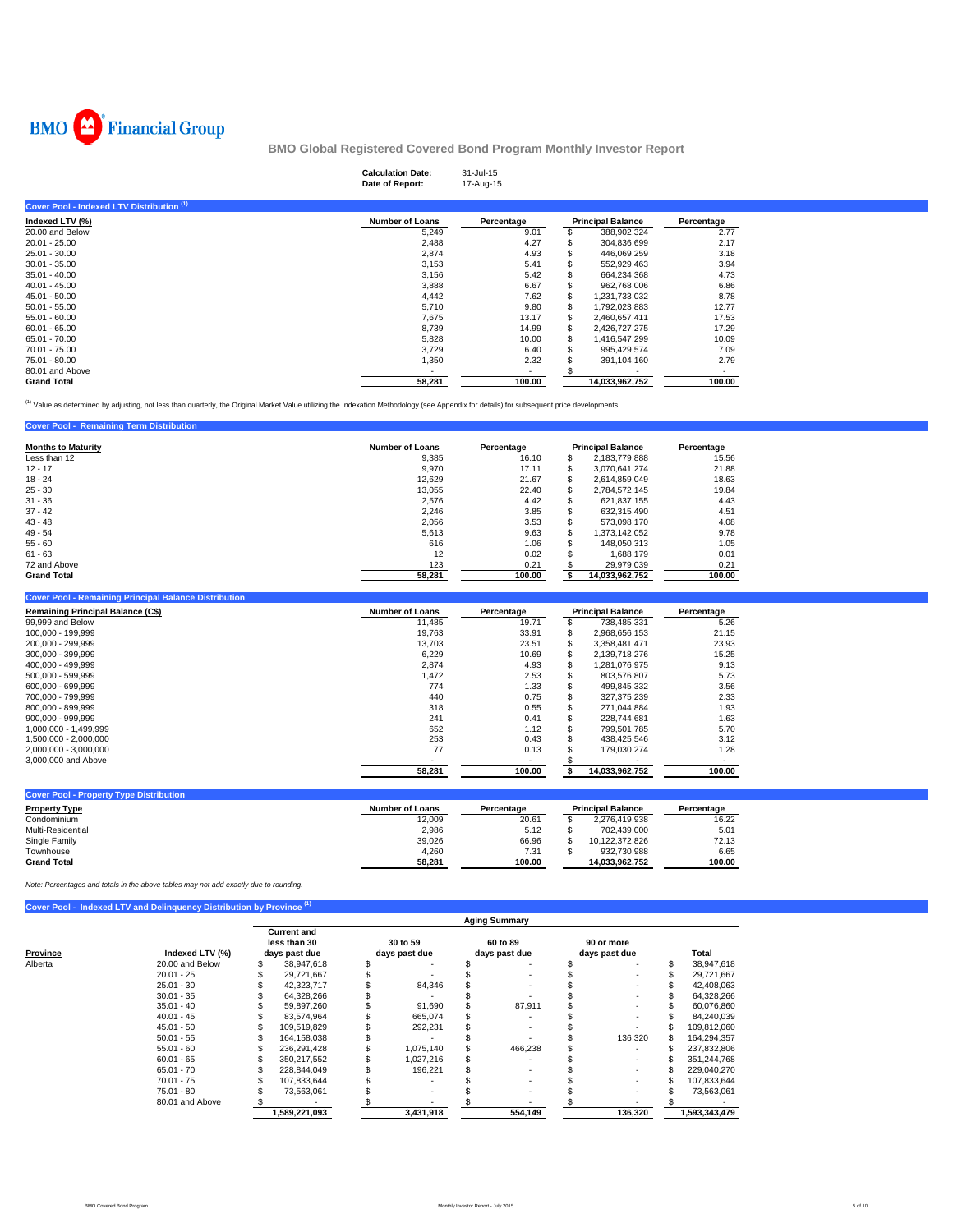

| <b>Calculation Date:</b> | 31-Jul-15 |
|--------------------------|-----------|
| Date of Report:          | 17-Aug-15 |

|                             |                                    |                                                     |                                | <b>Aging Summary</b>      |                             |                                  |
|-----------------------------|------------------------------------|-----------------------------------------------------|--------------------------------|---------------------------|-----------------------------|----------------------------------|
| <b>Province</b>             | Indexed LTV (%)                    | <b>Current and</b><br>less than 30<br>days past due | 30 to 59<br>days past due      | 60 to 89<br>days past due | 90 or more<br>days past due | Total                            |
| <b>British Columbia</b>     | 20.00 and Below                    | \$<br>124,832,934                                   | \$<br>89,637                   | \$                        | \$<br>77,829                | \$<br>125,000,400                |
|                             | $20.01 - 25$                       | \$<br>100,726,654                                   | \$<br>794,608                  | \$                        | \$<br>55,844                | \$<br>101,577,106                |
|                             | $25.01 - 30$                       | \$<br>150,126,831                                   | \$<br>720,401                  | \$                        | \$<br>332,157               | \$<br>151,179,390                |
|                             | $30.01 - 35$                       | \$<br>173,429,787                                   | \$<br>338,468                  | \$                        | \$                          | \$<br>173,768,256                |
|                             | $35.01 - 40$                       | \$<br>228,149,126                                   | \$<br>316,145                  | \$<br>\$<br>359,414       | \$<br>129,308<br>\$         | \$<br>228,594,579<br>\$          |
|                             | $40.01 - 45$<br>45.01 - 50         | \$<br>367,876,266<br>\$<br>474,467,714              | \$<br>672,114<br>\$<br>652,498 | \$                        | \$                          | 368,907,794<br>\$<br>475,120,212 |
|                             | $50.01 - 55$                       | \$<br>702,601,608                                   | \$<br>676,125                  | \$                        | \$                          | \$<br>703,277,733                |
|                             | $55.01 - 60$                       | \$<br>876,430,317                                   | \$<br>4,170,571                | \$                        | \$                          | \$<br>880,600,888                |
|                             | $60.01 - 65$                       | \$<br>347,006,288                                   | \$<br>1,457,157                | \$                        | \$                          | \$<br>348,463,445                |
|                             | $65.01 - 70$                       | \$<br>164,835,437                                   | \$<br>285,244                  | S                         | \$<br>195,538               | \$<br>165,316,219                |
|                             | 70.01 - 75                         | \$<br>80,050,532                                    | \$                             | S                         | \$                          | \$<br>80,050,532                 |
|                             | 75.01 - 80                         | \$<br>16,423,330                                    | \$                             | \$                        | \$                          | \$<br>16,423,330                 |
|                             | 80.01 and Above                    | \$<br>3,806,956,825                                 | \$<br>10,172,969               | \$<br>359,414             | \$<br>790,676               | \$<br>3,818,279,884              |
|                             |                                    |                                                     |                                | <b>Aging Summary</b>      |                             |                                  |
|                             |                                    | <b>Current and</b>                                  |                                |                           |                             |                                  |
|                             |                                    | less than 30                                        | 30 to 59                       | 60 to 89                  | 90 or more                  |                                  |
| <u>Province</u><br>Manitoba | Indexed LTV (%)<br>20.00 and Below | days past due<br>\$<br>3,336,094                    | days past due<br>\$            | days past due<br>\$       | days past due<br>\$         | Total<br>\$<br>3,336,094         |
|                             | $20.01 - 25$                       | \$<br>3,527,687                                     | \$                             | \$                        | \$                          | \$<br>3,527,687                  |
|                             | $25.01 - 30$                       | \$<br>3,588,564                                     | \$                             | \$                        | \$                          | \$<br>3,588,564                  |
|                             | $30.01 - 35$                       | \$<br>4,480,794                                     | \$                             | \$                        | \$                          | \$<br>4,480,794                  |
|                             | $35.01 - 40$                       | \$<br>4,620,020                                     | \$<br>228,554                  | \$                        | \$                          | \$<br>4,848,574                  |
|                             | 40.01 - 45                         | \$<br>7,542,057                                     | \$                             | \$                        | \$                          | \$<br>7,542,057                  |
|                             | $45.01 - 50$                       | \$<br>12,020,897                                    | \$                             | \$<br>75,387              | \$                          | \$<br>12,096,284                 |
|                             | $50.01 - 55$                       | \$<br>13,212,702                                    | \$                             | \$                        | \$                          | \$<br>13,212,702                 |
|                             | $55.01 - 60$                       | \$<br>26,992,341                                    | \$                             | \$                        | \$                          | \$<br>26,992,341                 |
|                             | $60.01 - 65$                       | \$<br>49,265,806                                    | \$                             | \$                        | \$                          | \$<br>49,265,806                 |
|                             | $65.01 - 70$                       | \$<br>23,020,091                                    | \$                             | \$                        | \$                          | \$<br>23,020,091                 |
|                             | $70.01 - 75$                       | \$<br>16,820,049                                    | \$                             | \$<br>177,290             | \$                          | \$<br>16,997,339                 |
|                             | 75.01 - 80                         | \$<br>6,279,784                                     | \$                             | \$                        | \$                          | \$<br>6,279,784                  |
|                             | 80.01 and Above                    | \$<br>174,706,886                                   | \$<br>228,554                  | s<br>252,678              | \$                          | \$<br>175,188,118                |
|                             |                                    |                                                     |                                | <b>Aging Summary</b>      |                             |                                  |
|                             |                                    | <b>Current and</b><br>less than 30                  | 30 to 59                       | 60 to 89                  | 90 or more                  |                                  |
| Province                    | Indexed LTV (%)                    | days past due                                       | days past due                  | days past due             | days past due               | Total                            |
| New Brunswick               | 20.00 and Below                    | \$<br>3,388,758                                     | \$                             | \$                        | \$                          | \$<br>3,388,758                  |
|                             | $20.01 - 25$                       | \$<br>2,147,666                                     | \$                             | \$                        | \$                          | \$<br>2,147,666                  |
|                             | $25.01 - 30$                       | \$<br>3,609,860                                     | \$                             | \$                        | \$                          | \$<br>3,609,860                  |
|                             | $30.01 - 35$                       | \$<br>3,722,424                                     | \$                             | \$                        | \$<br>114,060               | \$<br>3,836,483                  |
|                             | $35.01 - 40$                       | \$<br>5,210,202                                     | \$                             | \$                        | \$<br>42,191                | \$<br>5,252,393                  |
|                             | 40.01 - 45                         | \$<br>5,619,764                                     | \$<br>64,851                   | \$                        | \$                          | \$<br>5,684,615                  |
|                             | $45.01 - 50$                       | \$<br>7,397,562<br>\$                               | \$<br>\$                       | \$<br>\$                  | \$<br>\$                    | \$<br>7,397,562<br>\$            |
|                             | $50.01 - 55$<br>$55.01 - 60$       | 8,665,774<br>\$<br>18,271,496                       | \$                             | \$                        | \$                          | 8,665,774<br>\$<br>18,271,496    |
|                             | $60.01 - 65$                       | \$<br>26,658,620                                    | \$                             | \$<br>73,059              | \$                          | \$<br>26,731,679                 |
|                             | $65.01 - 70$                       | \$<br>20,352,048                                    | \$                             | \$                        | \$<br>349,883               | \$<br>20,701,931                 |
|                             | 70.01 - 75                         | \$<br>7,793,254                                     | \$                             | \$                        | \$                          | \$<br>7,793,254                  |
|                             | 75.01 - 80                         | \$<br>2,523,303                                     | \$                             | \$                        | \$                          | \$<br>2,523,303                  |
|                             | 80.01 and Above                    | \$<br>115,360,730                                   | \$<br>64,851                   | \$<br>73,059              | \$<br>506,134               | \$<br>116,004,774                |
|                             |                                    |                                                     |                                | <b>Aging Summary</b>      |                             |                                  |
|                             |                                    | <b>Current and</b><br>less than 30                  | 30 to 59                       | 60 to 89                  | 90 or more                  |                                  |
| <b>Province</b>             | Indexed LTV (%)                    | days past due                                       | days past due                  | days past due             | days past due               | Total                            |
| Newfoundland                | 20.00 and Below                    | \$<br>2,646,018                                     | \$                             | \$                        | \$                          | \$<br>2,646,018                  |
|                             | $20.01 - 25$                       | \$<br>2,329,526                                     | \$                             | \$                        | \$                          | \$<br>2,329,526                  |
|                             | $25.01 - 30$                       | \$<br>3,223,279                                     | \$                             | \$                        | \$                          | \$<br>3,223,279                  |
|                             | $30.01 - 35$                       | \$<br>5,080,564                                     | \$                             | \$                        | \$                          | \$<br>5,080,564                  |
|                             | $35.01 - 40$                       | \$<br>5,532,010                                     | \$                             | \$                        | \$                          | \$<br>5,532,010                  |
|                             | $40.01 - 45$                       | \$<br>6,694,278                                     | \$                             | \$                        | \$                          | \$<br>6,694,278                  |
|                             | $45.01 - 50$                       | \$<br>9,612,623                                     | \$                             | \$                        | \$                          | \$<br>9,612,623                  |
|                             | $50.01 - 55$                       | \$<br>13,035,799                                    | \$                             | \$                        | \$                          | \$<br>13,035,799                 |
|                             | $55.01 - 60$                       | \$<br>15,169,521                                    | \$                             | \$                        | \$                          | \$<br>15,169,521                 |
|                             | $60.01 - 65$                       | \$<br>45,117,316<br>\$                              | \$<br>\$                       | \$<br>\$                  | \$<br>\$                    | \$<br>45,117,316                 |
|                             | $65.01 - 70$<br>$70.01 - 75$       | 49,145,004<br>\$<br>16,540,137                      | \$                             | \$                        | 558,040<br>\$               | \$<br>49,703,044<br>\$           |
|                             | 75.01 - 80                         | \$<br>5,745,128                                     | \$                             | \$                        | \$                          | 16,540,137<br>\$<br>5,745,128    |
|                             | 80.01 and Above                    | \$                                                  | \$                             | \$                        | \$                          | \$                               |
|                             |                                    | 179,871,201                                         |                                |                           | 558,040                     | 180,429,241                      |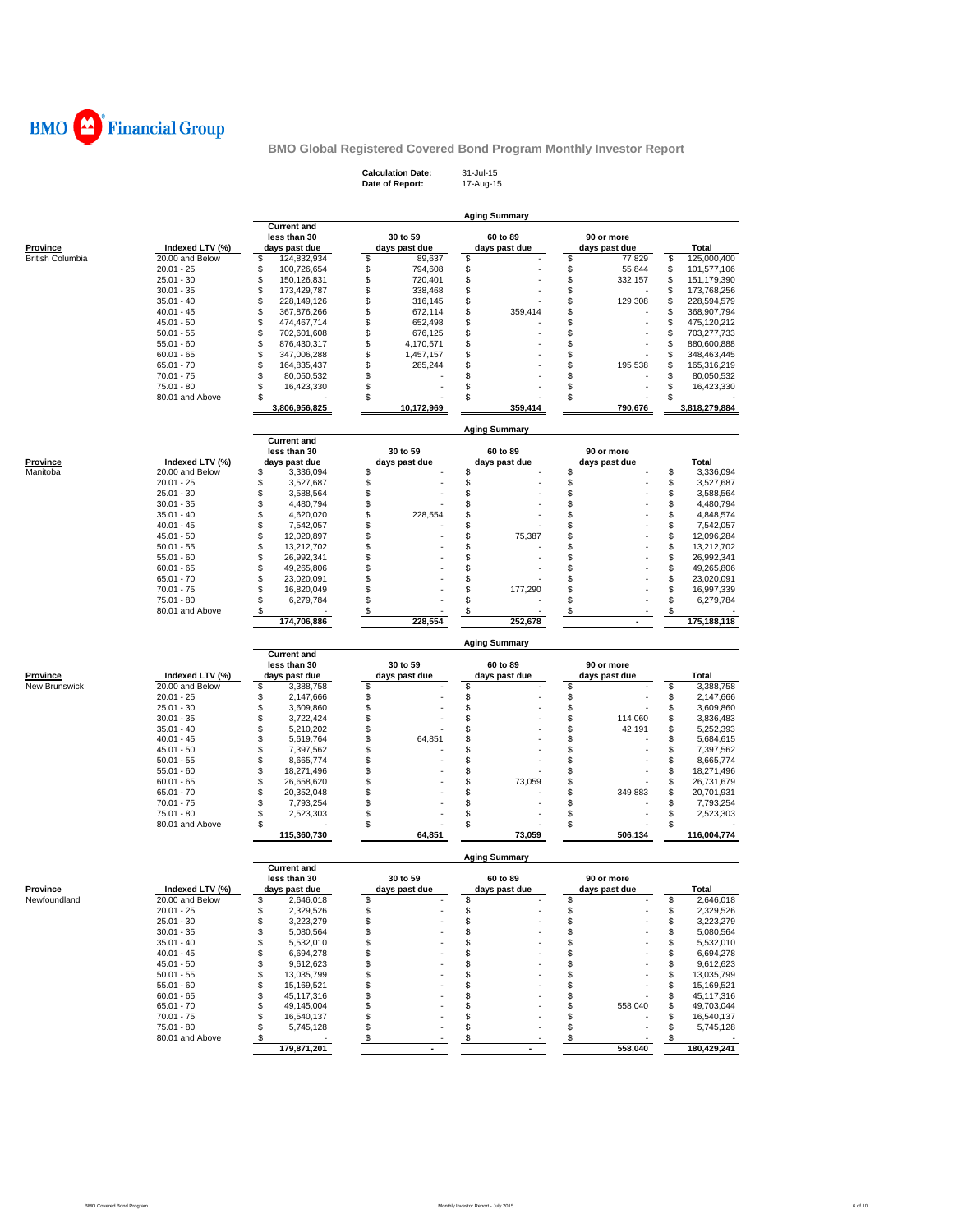

|                                          |                                    |                                    | <b>Calculation Date:</b><br>Date of Report: | 31-Jul-15<br>17-Aug-15 |                     |                         |
|------------------------------------------|------------------------------------|------------------------------------|---------------------------------------------|------------------------|---------------------|-------------------------|
|                                          |                                    |                                    |                                             | <b>Aging Summary</b>   |                     |                         |
|                                          |                                    | <b>Current and</b><br>less than 30 | 30 to 59                                    | 60 to 89               | 90 or more          |                         |
| <b>Province</b><br>Northwest Territories | Indexed LTV (%)<br>20.00 and Below | days past due<br>\$                | days past due<br>\$                         | days past due<br>\$    | days past due<br>\$ | Total<br>\$             |
|                                          | $20.01 - 25$                       | \$                                 | \$                                          | \$                     | \$                  | \$                      |
|                                          | $25.01 - 30$                       | \$                                 | \$                                          | \$                     | \$                  | \$                      |
|                                          | $30.01 - 35$                       | \$                                 | \$                                          | \$                     | \$                  | \$                      |
|                                          | $35.01 - 40$                       | \$                                 | \$                                          | \$                     | \$                  | s                       |
|                                          | $40.01 - 45$                       | \$                                 | \$                                          | \$                     | \$                  | s                       |
|                                          | $45.01 - 50$                       | \$                                 | \$                                          | \$                     | \$                  | \$                      |
|                                          | $50.01 - 55$                       | \$                                 | \$                                          | \$                     | \$                  | s                       |
|                                          | $55.01 - 60$                       | \$                                 | \$                                          | \$                     | \$                  | \$                      |
|                                          | $60.01 - 65$                       | \$                                 | \$                                          | S                      | \$                  | s                       |
|                                          | $65.01 - 70$                       | \$                                 | \$                                          | \$                     | \$                  | \$                      |
|                                          | $70.01 - 75$                       | \$                                 | \$                                          | \$                     | \$                  | s                       |
|                                          | 75.01 - 80                         | \$                                 | \$                                          | \$                     | \$                  | s                       |
|                                          | 80.01 and Above                    | \$<br>\$<br>$\blacksquare$         | \$<br>\$<br>$\blacksquare$                  | \$<br>\$               | \$<br>\$            | \$<br>\$                |
|                                          |                                    |                                    |                                             |                        |                     |                         |
|                                          |                                    | <b>Current and</b>                 |                                             | <b>Aging Summary</b>   |                     |                         |
|                                          |                                    | less than 30                       | 30 to 59                                    | 60 to 89               | 90 or more          |                         |
| <b>Province</b>                          | Indexed LTV (%)                    | days past due                      | days past due                               | days past due          | days past due       | Total                   |
| Nova Scotia                              | 20.00 and Below                    | \$<br>3,919,856                    | \$                                          | \$                     | \$                  | \$<br>3,919,856         |
|                                          | $20.01 - 25$                       | \$<br>3,033,887                    | \$                                          | \$                     | \$                  | \$<br>3,033,887         |
|                                          | $25.01 - 30$                       | \$<br>6.628.167                    | \$                                          | \$                     | \$                  | \$<br>6.628.167         |
|                                          | $30.01 - 35$                       | \$<br>7,414,959                    | \$<br>46,752                                | \$                     | \$                  | \$<br>7,461,711         |
|                                          | $35.01 - 40$                       | \$<br>8,911,984                    | \$<br>206,203                               | \$                     | \$                  | \$<br>9,118,188         |
|                                          | $40.01 - 45$                       | \$<br>10,265,906                   | \$                                          | \$                     | \$                  | \$<br>10,265,906        |
|                                          | $45.01 - 50$                       | \$<br>14,889,942                   | \$                                          | S                      | \$                  | \$<br>14,889,942        |
|                                          | $50.01 - 55$                       | \$<br>18,102,658                   | \$                                          | \$                     | \$                  | \$<br>18,102,658        |
|                                          | $55.01 - 60$                       | \$<br>27,371,093                   | \$                                          | \$                     | \$                  | \$<br>27,371,093        |
|                                          | $60.01 - 65$                       | \$<br>50,526,614                   | \$<br>264,991                               | \$                     | \$                  | \$<br>50,791,604        |
|                                          | $65.01 - 70$                       | \$<br>61,573,336                   | \$                                          | \$                     | \$                  | \$<br>61,573,336        |
|                                          | $70.01 - 75$                       | \$<br>59,171,175                   | \$<br>249,573                               | \$<br>191,089          | \$                  | \$<br>59,611,836        |
|                                          | 75.01 - 80                         | \$<br>23,340,244                   | \$                                          | \$                     | \$                  | \$<br>23,340,244        |
|                                          | 80.01 and Above                    | \$                                 | \$                                          | \$                     | \$                  | \$                      |
|                                          |                                    | 295,149,821                        | 767,518                                     | 191,089                |                     | 296,108,428             |
|                                          |                                    |                                    |                                             | <b>Aging Summary</b>   |                     |                         |
|                                          |                                    | <b>Current and</b>                 |                                             |                        |                     |                         |
|                                          |                                    | less than 30                       | 30 to 59                                    | 60 to 89               | 90 or more          |                         |
| Province                                 | Indexed LTV (%)                    | days past due                      | days past due<br>\$                         | days past due          | days past due<br>\$ | Total                   |
| Nunavut                                  |                                    |                                    |                                             | \$                     |                     |                         |
|                                          | 20.00 and Below                    | \$                                 |                                             |                        |                     | \$                      |
|                                          | $20.01 - 25$                       | \$                                 | \$                                          | \$                     | \$                  | \$                      |
|                                          | $25.01 - 30$                       | \$                                 | \$                                          | \$                     | \$                  | \$                      |
|                                          | $30.01 - 35$                       | \$                                 | \$                                          | \$                     | \$                  | s                       |
|                                          | $35.01 - 40$                       | \$                                 | \$                                          | \$                     | \$                  | s                       |
|                                          | $40.01 - 45$                       | \$                                 | \$                                          | \$                     | \$                  | s                       |
|                                          | $45.01 - 50$                       | \$                                 | \$                                          | \$                     | \$                  | s                       |
|                                          | $50.01 - 55$                       | \$                                 | \$                                          | S                      | \$                  | s                       |
|                                          | $55.01 - 60$                       | \$                                 | \$                                          | \$                     | \$                  | \$                      |
|                                          | $60.01 - 65$                       | \$                                 | \$                                          | \$                     | \$                  | \$                      |
|                                          | $65.01 - 70$                       | \$                                 | \$                                          | \$                     | \$                  | s                       |
|                                          | $70.01 - 75$                       | \$                                 | \$                                          | \$                     | \$                  | \$                      |
|                                          | 75.01 - 80<br>80.01 and Above      | \$<br>\$                           | \$<br>\$                                    | \$<br>\$               | \$<br>\$            | s<br>\$                 |
|                                          |                                    | \$                                 | \$                                          | \$                     | \$                  | \$                      |
|                                          |                                    |                                    |                                             | <b>Aging Summary</b>   |                     |                         |
|                                          |                                    | <b>Current and</b>                 |                                             |                        |                     |                         |
|                                          |                                    | less than 30                       | 30 to 59                                    | 60 to 89               | 90 or more          |                         |
| <b>Province</b>                          | Indexed LTV (%)                    | days past due                      | days past due                               | days past due          | days past due       | Total                   |
| Ontario                                  | 20.00 and Below                    | \$<br>166,607,141                  | \$                                          | \$                     | \$                  | \$<br>166,607,141       |
|                                          | $20.01 - 25$                       | \$<br>127,311,942                  | \$                                          | \$                     | \$                  | \$<br>127,311,942       |
|                                          | $25.01 - 30$                       | \$<br>188,703,278                  | \$<br>164,692                               | \$                     | \$                  | \$<br>188,867,970       |
|                                          | $30.01 - 35$                       | \$<br>232,869,299                  | \$<br>293,212                               | \$                     | \$                  | \$<br>233,162,511       |
|                                          | $35.01 - 40$                       | \$<br>282,394,666                  | \$<br>232,078                               | \$                     | \$                  | \$<br>282,626,744       |
|                                          | $40.01 - 45$                       | \$<br>380,414,343                  | \$<br>120,810                               | \$<br>409,737          | \$                  | \$<br>380,944,889       |
|                                          | $45.01 - 50$                       | \$<br>479,310,020                  | \$<br>141,113                               | \$                     | \$                  | \$<br>479,451,134       |
|                                          | $50.01 - 55$                       | \$<br>679,418,029                  | \$<br>312,270                               | \$<br>1,016,353        | \$                  | \$<br>680,746,652       |
|                                          | $55.01 - 60$                       | \$<br>954,776,772                  | \$<br>193,561                               | \$<br>163,202          | \$<br>92,278        | \$<br>955,225,814       |
|                                          | $60.01 - 65$                       | \$<br>1,137,886,684                | \$<br>2,674,812                             | \$                     | \$<br>291,171       | \$<br>1,140,852,668     |
|                                          | $65.01 - 70$                       | \$<br>542,771,607                  | \$<br>383,165                               | \$<br>99,545           | \$<br>579,140       | \$<br>543,833,457       |
|                                          | $70.01 - 75$                       | \$<br>302,209,490                  | \$<br>390,065                               | \$                     | \$                  | \$<br>302,599,555       |
|                                          | 75.01 - 80<br>80.01 and Above      | \$<br>122,016,627<br>\$            | \$<br>$\frac{1}{2}$                         | \$<br>\$               | \$<br>\$            | \$<br>122,016,627<br>\$ |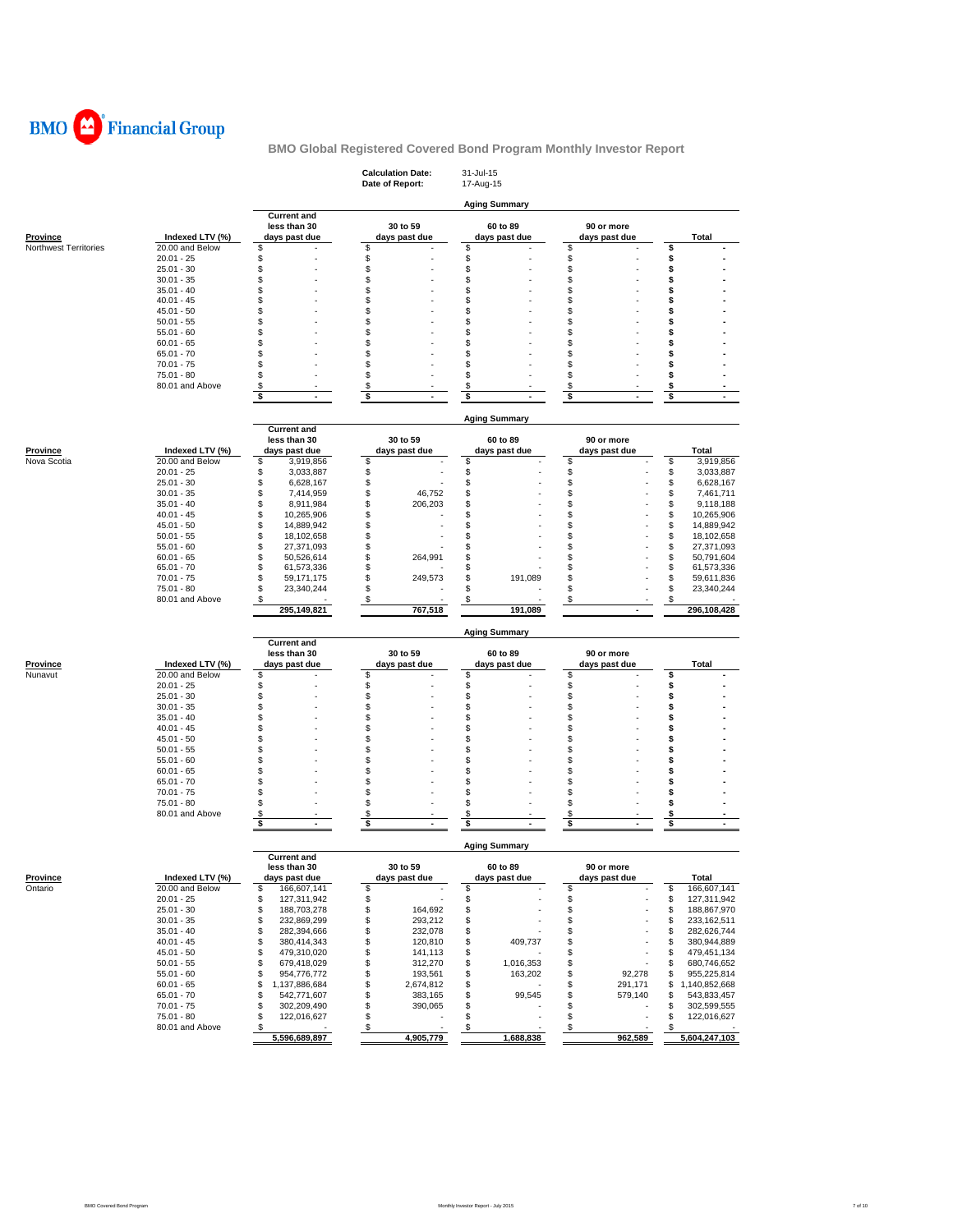

|                          |                 |                               | <b>Calculation Date:</b><br>Date of Report: | 31-Jul-15<br>17-Aug-15    |                             |                   |
|--------------------------|-----------------|-------------------------------|---------------------------------------------|---------------------------|-----------------------------|-------------------|
|                          |                 | <b>Current and</b>            |                                             | <b>Aging Summary</b>      |                             |                   |
| Province                 | Indexed LTV (%) | less than 30<br>days past due | 30 to 59<br>days past due                   | 60 to 89<br>days past due | 90 or more<br>days past due | Total             |
| Prince Edward Island     | 20.00 and Below | \$<br>838,745                 | \$                                          | \$                        | \$                          | \$<br>838,745     |
|                          | $20.01 - 25$    | \$<br>641,714                 | \$                                          | \$                        | \$                          | \$<br>641,714     |
|                          | $25.01 - 30$    | \$<br>884,989                 | \$                                          | \$                        | \$                          | \$<br>884,989     |
|                          | $30.01 - 35$    | \$<br>1,676,609               | \$                                          | \$                        | \$                          | \$<br>1,676,609   |
|                          | $35.01 - 40$    | \$<br>684,136                 | \$                                          | \$                        | \$                          | \$<br>684,136     |
|                          | $40.01 - 45$    | \$<br>1,745,064               | \$                                          | \$                        | \$                          | \$<br>1,745,064   |
|                          | $45.01 - 50$    | \$<br>2,862,623               | \$                                          | \$                        | \$                          | \$<br>2,862,623   |
|                          | $50.01 - 55$    | \$<br>3,278,134               | \$                                          | \$                        | \$                          | \$<br>3,278,134   |
|                          | $55.01 - 60$    | \$<br>8,663,175               | \$                                          | \$                        | \$                          | \$<br>8,663,175   |
|                          | $60.01 - 65$    | \$<br>10,337,269              | \$                                          | \$                        | S                           | \$<br>10,337,269  |
|                          | $65.01 - 70$    | \$<br>7,831,711               | \$                                          | \$                        | \$                          | \$<br>7,831,711   |
|                          | $70.01 - 75$    | \$<br>2,601,397               | \$                                          | \$                        | \$                          | \$<br>2,601,397   |
|                          | 75.01 - 80      | \$<br>682,064                 | \$                                          | \$                        | \$                          | \$<br>682,064     |
|                          | 80.01 and Above | \$                            | \$                                          | \$                        | \$                          | \$                |
|                          |                 | 42,727,630                    |                                             |                           |                             | 42,727,630        |
|                          |                 |                               |                                             | <b>Aging Summary</b>      |                             |                   |
|                          |                 | <b>Current and</b>            |                                             |                           |                             |                   |
|                          |                 | less than 30                  | 30 to 59                                    | 60 to 89                  | 90 or more                  |                   |
| <b>Province</b>          | Indexed LTV (%) | days past due                 | days past due                               | days past due             | days past due               | Total             |
| Quebec                   | 20.00 and Below | \$<br>39,833,126              | \$                                          | \$                        | 104,673<br>\$               | \$<br>39,937,800  |
|                          | $20.01 - 25$    | \$<br>30,033,022              | \$<br>76,800                                | \$                        | \$<br>36,596                | \$<br>30,146,418  |
|                          | $25.01 - 30$    | \$<br>41,564,673              | \$                                          | \$<br>391,588             | \$                          | \$<br>41,956,261  |
|                          | $30.01 - 35$    | \$<br>50,253,476              | \$                                          | \$                        | \$<br>×                     | \$<br>50,253,476  |
|                          | $35.01 - 40$    | \$<br>58,820,778              | \$<br>138,796                               | \$                        | \$                          | \$<br>58,959,574  |
|                          | $40.01 - 45$    | \$<br>81,168,968              | \$<br>274,098                               | \$                        | \$<br>90,549                | \$<br>81,533,615  |
|                          | $45.01 - 50$    | \$<br>102,746,349             | \$<br>175,460                               | \$<br>353,030             | \$<br>56,981                | \$<br>103,331,820 |
|                          | $50.01 - 55$    | \$<br>116,719,873             | \$<br>116,557                               | \$                        | \$<br>207,731               | \$<br>117,044,161 |
|                          | $55.01 - 60$    | \$<br>190,575,735             | \$<br>178,951                               | \$                        | \$<br>158,356               | \$<br>190,913,042 |
|                          | $60.01 - 65$    | \$<br>308,983,439             | \$<br>1,519,680                             | \$<br>674,073             | \$<br>885,030               | \$<br>312,062,222 |
|                          | $65.01 - 70$    | \$<br>268,604,086             | \$<br>1,349,989                             | \$<br>128,067             | \$<br>861,454               | \$<br>270,943,595 |
|                          | $70.01 - 75$    | \$<br>388,529,615             | \$<br>876,289                               | \$<br>328,994             | 1,386,012<br>\$             | \$<br>391,120,911 |
|                          | $75.01 - 80$    | \$<br>132,613,861             | \$<br>323,175                               | \$                        | \$                          | \$<br>132,937,036 |
|                          | 80.01 and Above | \$                            | \$                                          | \$                        | \$                          | \$                |
|                          |                 | 1,810,447,001                 | 5,029,794                                   | 1,875,751                 | 3,787,383                   | 1,821,139,929     |
|                          |                 |                               |                                             | <b>Aging Summary</b>      |                             |                   |
|                          |                 |                               |                                             |                           |                             |                   |
|                          |                 | <b>Current and</b>            |                                             |                           |                             |                   |
|                          |                 | less than 30                  | 30 to 59                                    | 60 to 89                  | 90 or more                  |                   |
| Province                 | Indexed LTV (%) | days past due                 | days past due                               | days past due             | days past due               | Total             |
| Saskatchewan             | 20.00 and Below | \$<br>4,279,896               | \$                                          | \$                        | \$                          | \$<br>4,279,896   |
|                          | $20.01 - 25$    | \$<br>4,399,086               | \$                                          | \$                        | \$                          | \$<br>4,399,086   |
|                          | $25.01 - 30$    | \$<br>3,722,716               | \$                                          | \$                        | \$                          | \$<br>3,722,716   |
|                          | $30.01 - 35$    | \$<br>8,880,794               | \$                                          | \$                        | \$                          | \$<br>8,880,794   |
|                          | $35.01 - 40$    | \$<br>8,541,310               | \$                                          | \$                        | \$                          | \$<br>8,541,310   |
|                          | $40.01 - 45$    | \$<br>15,209,748              | \$                                          | \$                        | \$                          | \$<br>15,209,748  |
|                          | $45.01 - 50$    | \$<br>17,056,566              | \$                                          | \$                        | \$<br>102,206               | \$<br>17,158,771  |
|                          | $50.01 - 55$    | \$<br>69,777,469              | \$<br>588,444                               | \$                        | \$                          | \$<br>70,365,913  |
|                          | $55.01 - 60$    | \$<br>99,617,236              | \$                                          | \$                        | \$                          | \$<br>99,617,236  |
|                          | $60.01 - 65$    | \$<br>91,860,498              | \$                                          | \$                        | \$                          | \$<br>91,860,498  |
|                          | $65.01 - 70$    | \$<br>44,357,013              | \$                                          | \$                        | \$<br>226,632               | \$<br>44,583,645  |
|                          | $70.01 - 75$    | \$<br>10,280,969              | \$                                          | \$                        | \$                          | \$<br>10,280,969  |
|                          | 75.01 - 80      | \$<br>7,593,584               | \$                                          | \$                        | \$                          | \$<br>7,593,584   |
|                          | 80.01 and Above | \$<br>385,576,884             | \$<br>588,444                               | \$                        | \$<br>328,837               | \$<br>386,494,166 |
|                          |                 |                               |                                             |                           |                             |                   |
|                          |                 | <b>Current and</b>            |                                             | Aging Summary             |                             |                   |
|                          |                 | less than 30                  | 30 to 59                                    | 60 to 89                  | 90 or more                  |                   |
| <u>Province</u>          | Indexed LTV (%) | days past due                 | days past due                               | days past due             | days past due               | Total             |
| <b>Yukon Territories</b> | 20.00 and Below | \$                            | \$                                          | \$                        | \$                          | \$                |
|                          | $20.01 - 25$    | \$                            | \$                                          | \$                        | \$                          | \$                |
|                          | $25.01 - 30$    | \$                            | \$                                          | \$                        | \$                          | \$                |
|                          | $30.01 - 35$    | \$                            | \$                                          | \$                        | \$                          | \$                |
|                          | $35.01 - 40$    | \$                            | \$                                          | \$                        | \$                          | \$                |
|                          | $40.01 - 45$    | \$                            | \$                                          | \$                        | \$                          | S                 |
|                          | $45.01 - 50$    | \$                            | \$                                          | \$                        | \$                          | \$                |
|                          | $50.01 - 55$    | \$                            | \$                                          | \$                        | \$                          | \$                |
|                          | $55.01 - 60$    | \$                            | S                                           | \$                        | \$                          | s                 |
|                          | $60.01 - 65$    | \$                            | \$                                          | \$                        | S.                          | Ŝ                 |
|                          | $65.01 - 70$    | \$                            | \$                                          | \$                        | \$                          | \$                |
|                          | $70.01 - 75$    | \$                            | \$                                          | \$                        | S                           | \$                |
|                          | $75.01 - 80$    | \$                            | \$                                          | \$                        | \$                          | S                 |
|                          | 80.01 and Above | \$<br>\$<br>$\blacksquare$    | \$<br>\$                                    | \$<br>\$                  | \$<br>\$<br>$\blacksquare$  | \$<br>\$          |

<sup>(1)</sup> Value as determined by adjusting, not less than quarterly, the Original Market Value utilizing the Indexation Methodology (see Appendix for details) for subsequent price developments.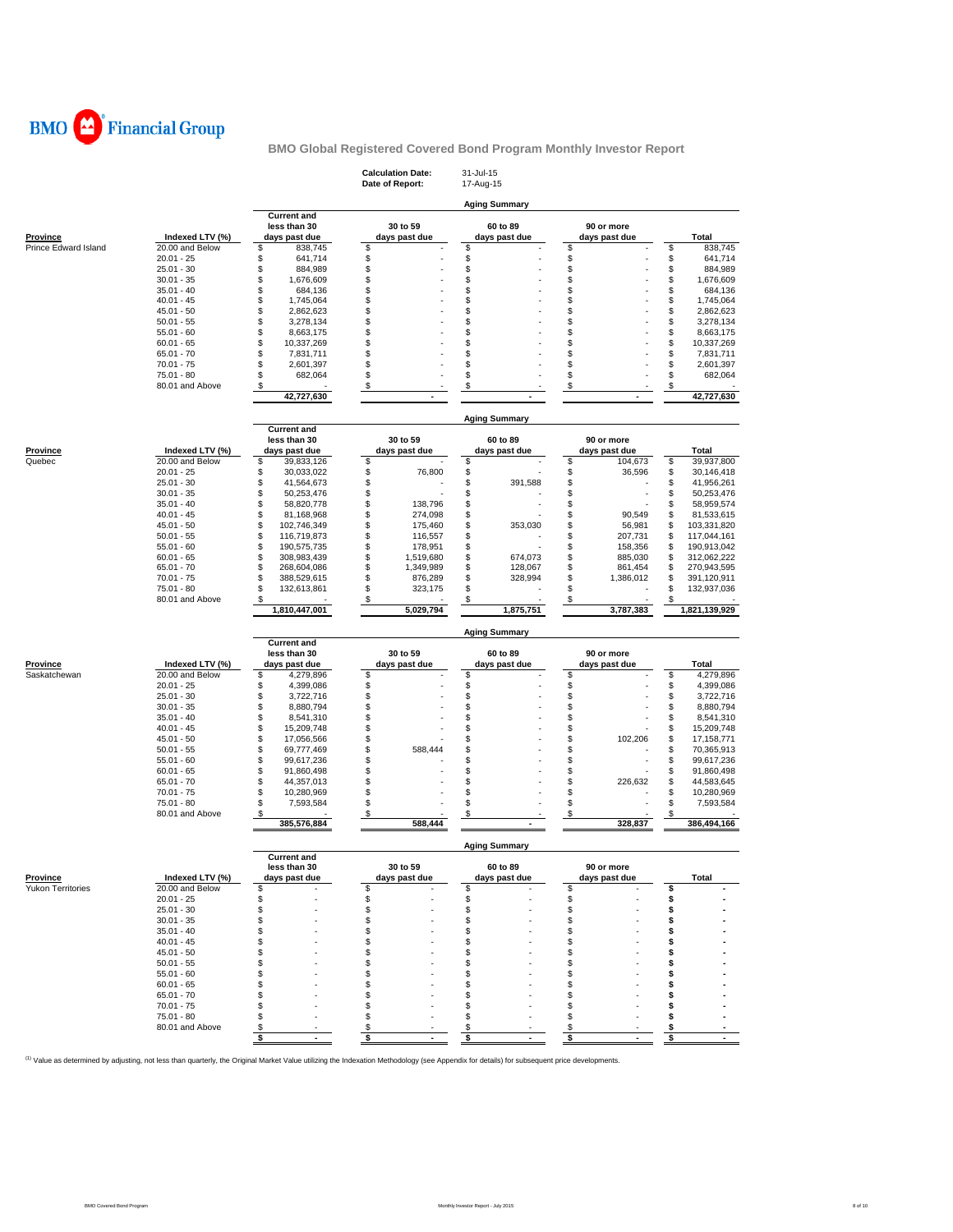

| <b>Calculation Date:</b> | 31-Jul-15 |
|--------------------------|-----------|
| Date of Report:          | 17-Aug-15 |

**Cover Pool - Current LTV Distribution by Credit Score (1)**

|                 |               |             | <b>Credit Scores</b> |   |               |   |               |               |                |
|-----------------|---------------|-------------|----------------------|---|---------------|---|---------------|---------------|----------------|
| Indexed LTV (%) | <600          | $600 - 650$ | 651 - 700            |   | 701 - 750     |   | 751 - 800     | >800          | Total          |
| 20.00 and Below | 28.710.634    | 7.740.227   | 23.034.456           |   | 50.205.216    | S | 150.410.845   | 128.800.946   | 388.902.324    |
| $20.01 - 25$    | 19.433.824    | 10.666.257  | 20.905.483           |   | 50.509.811    | S | 118.737.532   | 84.583.793    | 304,836,699    |
| $25.01 - 30$    | 32.022.035    | 13.106.069  | 33.413.539           | S | 81.709.677    |   | 175.304.373   | 110.513.566   | 446.069.259    |
| $30.01 - 35$    | 42.357.566    | 19.030.022  | 42.207.855           |   | 109.021.399   |   | 212.645.376   | 127.667.246   | 552,929,463    |
| $35.01 - 40$    | 56.353.034    | 20.763.522  | 61.442.754           |   | 143.102.800   |   | 248.914.018   | 133.658.240   | 664.234.368    |
| $40.01 - 45$    | 88.110.257    | 37.260.967  | 92,238,300           |   | 196.939.148   |   | 388.052.126   | 160.167.208   | 962,768,006    |
| $45.01 - 50$    | 102.750.870   | 55.877.237  | \$<br>129.219.790    | S | 271.680.794   | s | 477.954.555   | 194.249.786   | 231,733,032    |
| $50.01 - 55$    | 164.286.912   | 89.225.825  | 210.704.924          |   | 422.254.203   |   | 659.054.428   | 246.497.591   | .792.023.883   |
| $55.01 - 60$    | 202.283.639   | 119.801.246 | 293.872.983          |   | 594.063.871   |   | 945.239.565   | 305.396.105   | 2.460.657.411  |
| $60.01 - 65$    | 178.178.831   | 127.237.165 | 292.983.108          |   | 592.961.817   |   | 920.725.609   | 314.640.744   | 2.426.727.275  |
| $65.01 - 70$    | 88.453.297    | 87.607.760  | 193.056.044          |   | 381,446,363   |   | 494.944.412   | 171.039.424   | 416,547,299.   |
| $70.01 - 75$    | 61.698.404    | 50.421.796  | 149.482.587          |   | 264.472.024   |   | 360.843.764   | 108.510.997   | 995.429.574    |
| $75.01 - 80$    | 35.041.217    | 16.671.092  | 60.008.006           |   | 114.546.428   |   | 128.794.120   | 36.043.298    | 391,104,160    |
| 80.01 and Above |               |             |                      |   |               |   |               |               |                |
|                 | 1.099.680.520 | 655.409.185 | 1.602.569.829        |   | 3.272.913.552 |   | 5.281.620.722 | 2.121.768.945 | 14.033.962.752 |

<sup>(1)</sup> Market Value as determined by adjusting, not less than quarterly, the Original Market Value utilizing the Indexation Methodology (see Appendix for details) for subsequent price developments.